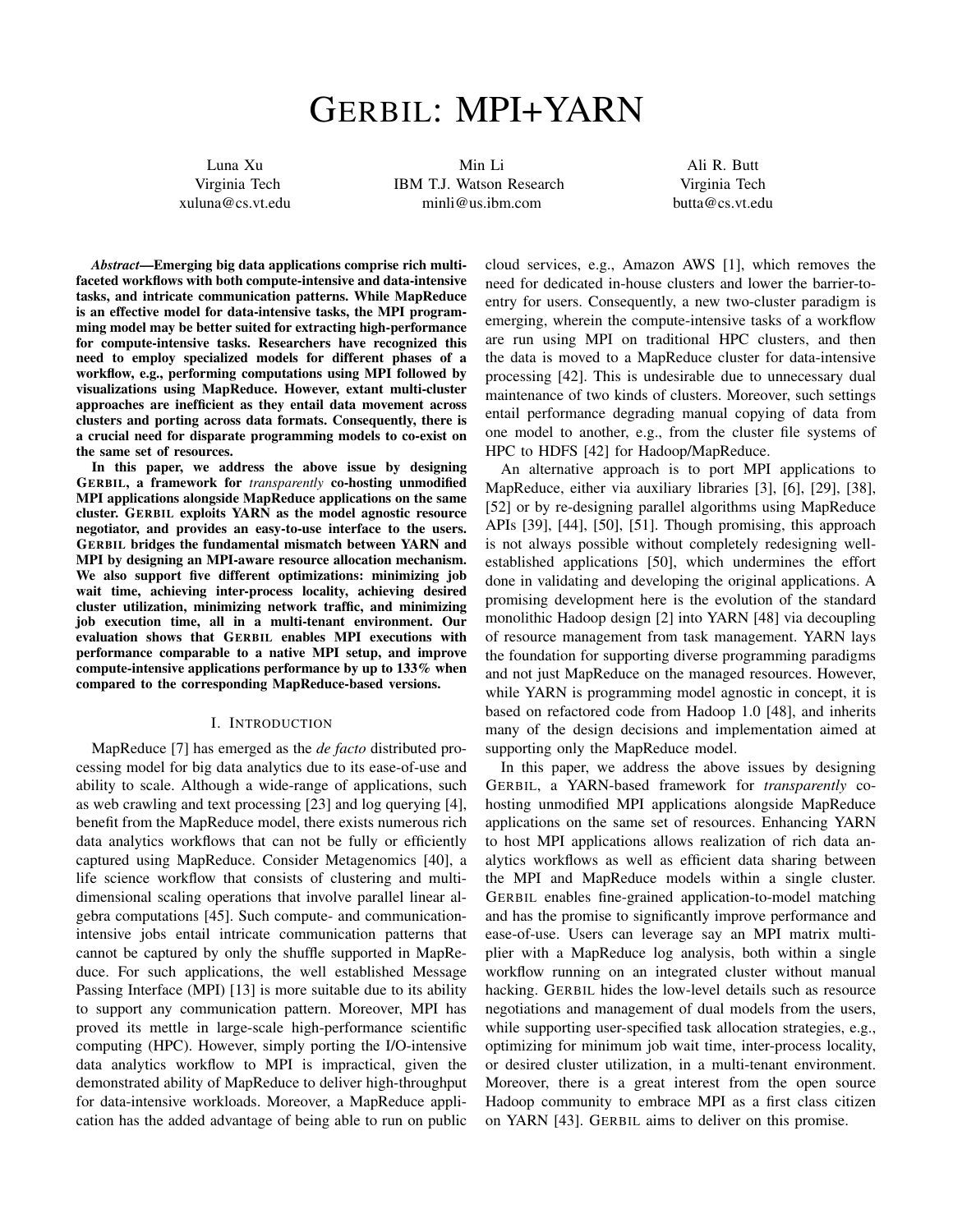We faced several challenges when designing GERBIL. YARN provides for customized application management component (application master, AM) that can be exploited to support multiple programming models. First, we need to design an AM that manages the life cycle of allocated resources and the assignment of MPI processes to the allocated resources in an efficient way, requiring in-depth understanding of YARN and its interactions. Second, we found that there is a significant difference in the design and resource management principles of MapReduce and MPI, precluding a straightforward extension of YARN to support MPI. For example, YARN allocates resources based on heart beats from node managers, which results in long resource allocation time and can lead to significantly long MPI application launching compared to a native MPI cluster. Third, we have to address cases where available resources are not enough to assign all tasks of an MPI application. A naive solution of waiting for more resources to become available, and not using the currently available resources, can lower cluster utilization and increase application turn-around time. We propose resource over-subscription so as to allow an MPI application to start albeit in a degraded mode due to sharing/over-subscription of the underlying resources.

Specifically, this paper makes the following contributions:

- We identify a fundamental mismatch between YARN resource negotiation mechanism and the MPI programming model (Section II). We found that the MapReducetailored, container-based resource negotiation protocol in YARN does not work well for MPI applications that in essence require gang resource allocation.
- We present the design and implementation of GERBIL (Section III and Section IV), which supports traditional MPI job submission semantics as well as allocation of cluster resources to MPI jobs via negotiating with YARN and transparently launching the applications.
- We present five resource provisioning strategies for GER-BIL for multi-tenant environments (Section III-C). Such flexible resource provisioning helps in executing the MPI applications based on various cluster utilization goals such as minimizing application launching time, reducing network traffic and increasing cluster resource utilization.
- We conduct an in-depth performance study of GERBIL on an 19-node cluster [21] using representative applications (Section V). Our experiments show that GERBIL can run MPI applications with performance comparable to the native MPI setup. The runtime overhead of GERBIL, mostly incurred by the resource negotiation with YARN, is observed to be constant and would become negligible when amortized across long-running applications.

## II. ENABLING TECHNOLOGIES

In this section, we describe MPI and YARN, which serve as the enabling technologies for GERBIL.

## *A. The MPI Framework*

MPI (Message-Passing Interface) [13] uses explicit messages to coordinate between distributed processes. In our work,



Fig. 1. Steps of launching an application in YARN.

we use the publicly available MPICH [16]. MPICH provides several internal process managers [27] such as Gforker, Remshell, SMPD, Hydra [11], and MultiPurpose Daemon (MPD) [30] that we use in our prototype. A typical MPI job is submitted through the mpiexec command, which also accepts arguments such as a machine file or number of processes to use. The process manager then spawns connected daemon processes on participating nodes, which prepare the communication environment, handle process binding, and spawn the application MPI processes. The process manager also handles tasks such as signal forwarding and I/O forwarding, and cleanup upon task completion. The MPI model does not provide resource management mechanisms, and relies on systems such as Portable Batch System (PBS), SLURM [37], Torque [47], Moab [14] and Cobalt [32].

## *B. YARN*

YARN [48], the second generation Hadoop release, has two key components: a global *ResourceManager* (RM) that provides resource management across all available resources and allocates resources for applications, and a per-application *ApplicationMaster* (AM) that manages the allocated resources and handles job scheduling and monitoring. The RM leaves the control over the applications to their associated AMs. YARN uses a *container* abstraction to allocate and manage resources. The containers provide some degree of performance isolation and guarantees for application execution. Figure 1 shows the steps involved in running an application on YARN. A user submits jobs through a client to the RM by providing: (a) application submission context containing ApplicationID, user, queue, and other information needed to start the AM; and (b) container launching context (CLC) that specifies resource requirements (Memory/CPU), job files, security tokens, and other information needed by the AM to run. The RM then allocates the requested container, starts the AM in the container, and passes control to the AM that can then request more containers from the RM as needed.

Although YARN is designed as a flexible and scalable resource manager, it is not well-suited for MPI for two reasons. First, YARN does not provide support for gang scheduling needed by MPI jobs, which can lead to long waiting time before an MPI job can start. Second, fine-grained resource container allocation in YARN can lead to multiple containers allocated to a single physical node. This creates challenges for the MPI process manager design, as traditional MPI setups support only one manager process per node.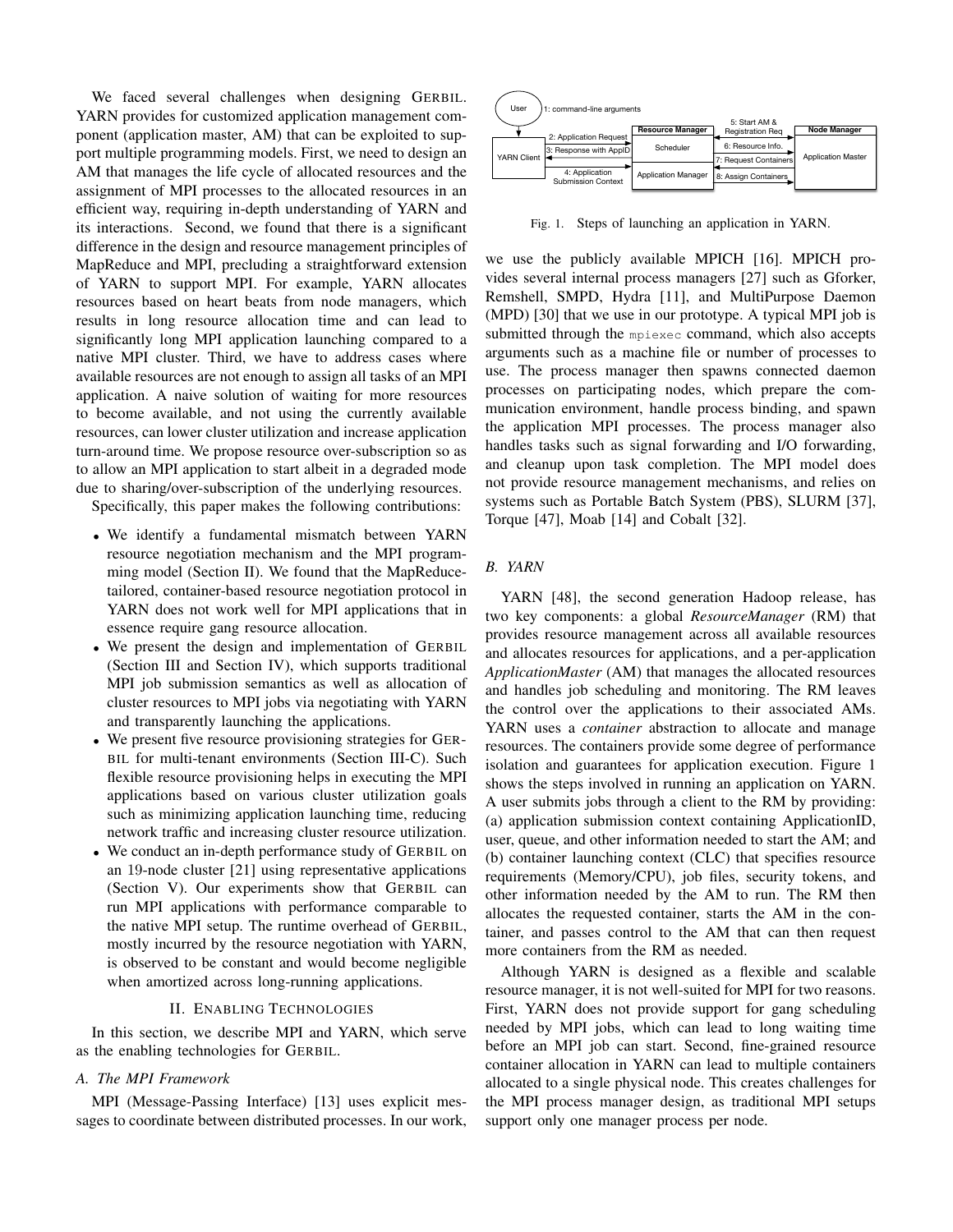

Fig. 2. GERBIL architecture for running MPI on YARN.

# III. SYSTEM DESIGN

In this section, we first discuss the objectives of GERBIL design. Then, we give an overview of our architecture and describe the major components of GERBIL, followed by a discussion on how I/O and fault tolerance can be supported.

#### *A. Design Objectives*

The key design objectives of GERBIL are as follows.

*Transparent System Interface:* We want to ensure that GERBIL allows unmodified MPI and MapReduce applications. This is crucial for increasing the efficacy of our approach and easier adoption by the users, as any solution requiring modifications either to YARN or to MPI will induce additional maintenance difficulties or burden the application developers.

*Ease of Use:* MPI is the extant parallel programming framework for scientific computing, and users are already familiar with its process model and job submission semantics. We aim to preserve this ease-of-use and familiar user experience by enabling MPI-like interactions in GERBIL.

*MPI-Aware Container Allocation:* As explained earlier (Section II), the *fine-grained* container allocation in YARN does not match well with the *gang allocation* requirement of MPI applications. It is crucial for GERBIL to provide MPI-aware resource allocation atop the fine-grained resource allocation of YARN to mitigate this problem.

*Tunable Allocation Strategy:* GERBIL is aimed at multitenant environments, which entails adapting the resource allocation strategy based on dynamic cluser resource utilization and user demands. For example, the user may opt for minimizing job wait time, increasing overall resource utilization, or achieving better inter-process locality to reduce data movement across nodes. To facilitate this, GERBIL must support a flexible and extensible interface that would allow users to specify the allocation strategy best suited to their applications.

#### *B. Architecture Overview*

Figure 2 shows the architecture of GERBIL. We leverage YARN to manage the cluster, and allocate and launch containers on which MPI jobs would be run. We use the allocation to first provision a temporary MPI "cluster"  $(tMc)$  for each submitted MPI job. A  $tMc$  is composed of a set of containers that RM and GERBIL allocate, including a special container for the associated AM, and exists only for the duration of the associated job. GERBIL then instantiates  $tMc$  with an execution environment similar to that of a traditional MPI cluster. This ensures that no modifications or re-compilation is needed for running MPI jobs on the allocated resources

| <b>Options</b>      | <b>Arguments</b>                  |
|---------------------|-----------------------------------|
| -a, --mpi           | MPI executable file               |
| -1, --list          | MPI application list file.        |
| -n, --processes     | number of processes               |
| -p, --priority      | proirity of the MPI application   |
| -f, --hostfile      | nodes/processes description file  |
| $-r$ , $-r$ elax    | allocation algorithm to be used   |
| -o, --oversubscribe | oversubscribe resources           |
| $-i$ , $-arguments$ | arguments for the MPI application |
| $-k$ , $-ki11$      | YARN application ID to terminate  |

TABLE I: Command-line arguments supported by GERBIL-Client.

comprising  $tMc$ . Moreover, multiple  $tMc$ 's can co-exist with each other as they host different applications.

GERBIL consists of three main components. GERBIL-Client is responsible for accepting user command-line arguments and providing the parameters and environments needed by YARN to launch GERBIL-AM. GERBIL-Client provides an MPICH compatible application launching interface shown in Table I. This allows MPI applications to transparently utilize YARN managed resources. After a user submits an MPI job, GERBIL-Client sets up the necessary environment for executing the application. The client then constructs the application submission context, including command line information, for the RM that schedules an available container and launches GERBIL-AM. At this point, control is handed over to GERBIL-AM.

GERBIL-AM is the customized application manager that handles execution of MPI jobs on YARN. This component requests needed containers from the YARN RM, manages the life cycles of allocated containers, assigns processes to containers based on user-specified allocation policies, and launches a GERBIL-Container on each allocated container. GERBIL-Containers launch associated MPI process manager, set up the MPI execution environment, and monitor the resource usage of MPI processes running within the containers.

# *C. User-Specified Container Allocation Modes*

Table II shows the different modes supported by GERBIL, which allows the users to request cluster resources with specific characteristics. In the **alloc\_relax\_none** mode, a user submits an MPI host file describing the list of preferred hosts and the number of processes to run on each host. In this case, GERBIL strictly respects the specified requirements, requests one container per listed host and assigns exactly the number of processes per node as specified in the host file. This mode gives users fine-grained control over process allocation. The flip side is that when any one of the specified hosts does not have sufficient capacity to support the requested containers, GERBIL-Client has to wait until the resources become available for starting the GERBIL-AM. Here, users opt for control at the cost of potentially increased allocation latency. Alternatively, users can only specify the number of processes needed for their MPI jobs in the **alloc\_relax\_all** mode, where GERBIL freely allocates the nodes based on resource availability throughout the cluster. However, such flexibility comes at the cost of potential loss in data locality as containers are now assigned to arbitrary nodes.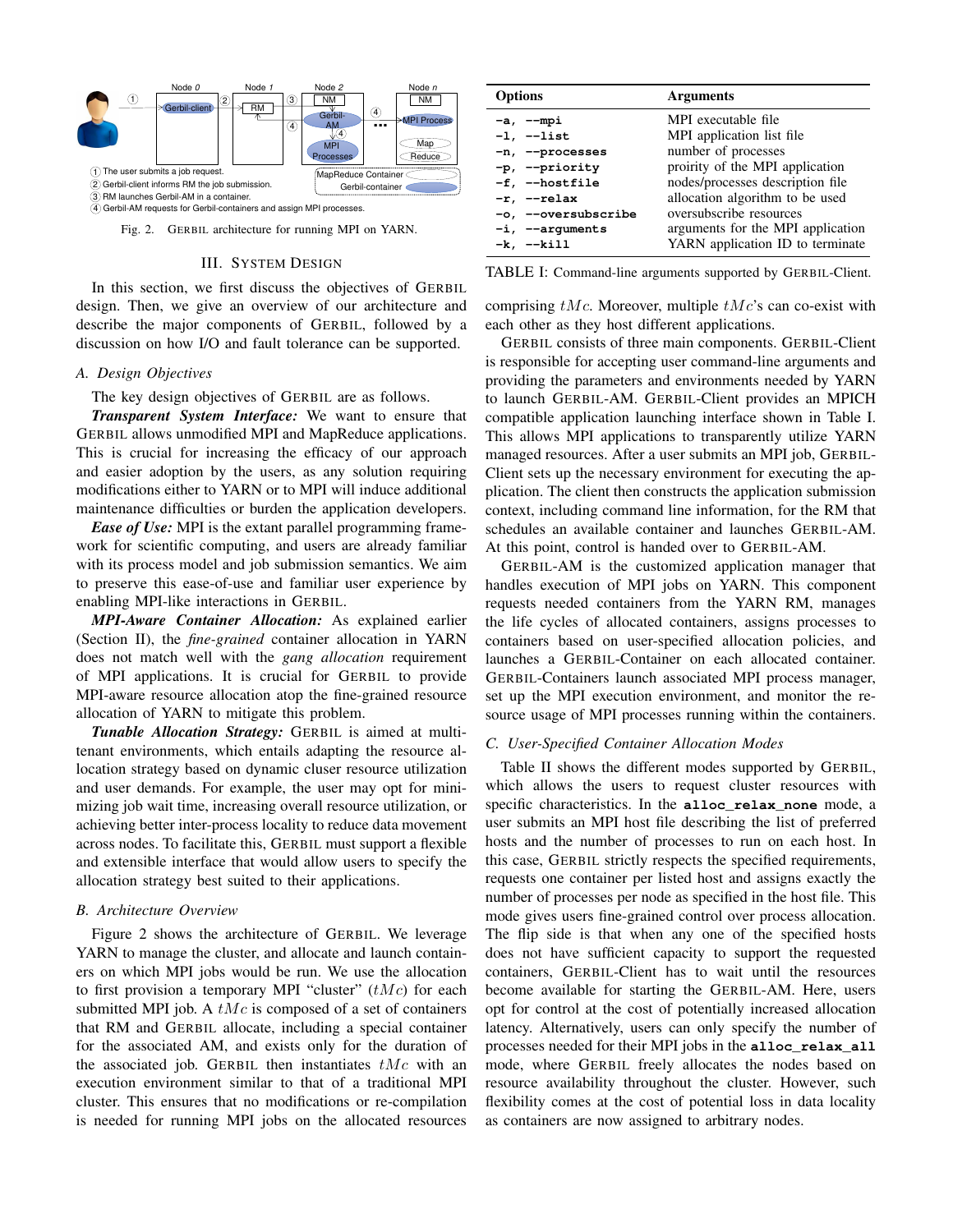| <b>Relaxation Mode:</b><br>$(alloc$ relax) |          | Location Distribution Node Count |   |
|--------------------------------------------|----------|----------------------------------|---|
| none                                       | ٠        | ٠                                | ٠ |
| loc                                        | $\times$ |                                  | ٠ |
| dist                                       | ٠        | $\times$                         | ٠ |
| $1$ oc $+$ dist                            | ×        | $\times$                         | ٠ |
| a11                                        | ×        | ×                                | × |

TABLE II: Container request modes in GERBIL. For each mode,  $\forall x$  and  $\lor$  denote whether a factor is relaxed or not, respectively. Here, location, distribution, and node count means the location (i.e., nodes on which processes are launched), the distribution (number) of processes per node, and the total number of nodes used to service a request, respectively.

The aforementioned allocation modes represent the two extreme cases of container allocation in GERBIL. To support a wider range of application needs as well as to mitigate the allocation latency due to the lack of gang scheduling support in YARN under multi-tenancy, GERBIL also supports three more container allocation modes with varying degree of flexibility as shown in Table II. These modes allow relaxing the requirement for the location of processes (**alloc\_relax\_loc**), distribution of processes per node (**alloc\_relax\_dist**), or both the location and distribution but not the number of requested nodes (**alloc\_relax\_loc+dist**). The different allocation modes provide users with flexibility to run their MPI applications based on different application characteristics by providing the appropriate host file and allocation mode arguments. For example, for communication-intensive MPI applications, it is preferred to allocate the containers and nodes close to each other so that the communication between processes on different machines does not involve multiple network hops. This can be achieved by using the **alloc\_relax\_dist** mode. Similarly, for CPU-intensive MPI applications where the location of the processes is not crucial, the **alloc\_relax\_all** mode provides for more flexibility and faster allocation. However, if the user wants performance guarantee, she can ensure a minimum number of compute nodes is allocated to the job by using the **alloc\_relax\_loc+dist** mode. Thus, the main purpose of supporting multiple allocation modes is to reduce application launch time without compromising their needs.

# *D. Container and MPI Process Management*

GERBIL-AM is responsible for deciding the number and size of containers to request, as well as employing strategies for assigning processes to containers based on user-specified allocation mode and currently available cluster resources. The actual resource negotiation with the RM is done by GERBIL-AM using container requests and leases, communication for which are piggybacked on AM-RM heartbeat messages. To minimize the container launching time, we pack all the needed information, e.g., the number, size and location of the containers, etc., within a single heartbeat message. This information is used to assign processes to hosts depending on the allocated resource capabilities and the user-specified container allocation mode. GERBIL-AM then manages the application life cycle and affects policies to automatically recover from any failures.

*1) Container Allocation and Process Assignment:* MPI process management mechanisms force GERBIL to have only one container per node per MPI job, as only one MPI process manager per node is allowed per job. If multiple MPI processes are to be spawned on a node, they are all run inside the same container running on the node. Thus, while a node can have multiple containers each for a different MPI application, each application can have only one container per node. Moreover, keeping all the processes of an application in one container per node makes it easy for the GERBIL-Container to monitor and track the whole process tree, and determine the resource utilization of all the processes within the container. Thus, GERBIL-AM only requests one container per node for each MPI application, and assigns one or more MPI processes within each container. This is also beneficial in limiting the impact of YARN container allocation overhead on GERBIL as we show in our evaluation (Section V-F). Since GERBIL may host multiple MPI processes in a single container, the optimal size, e.g., the amount of memory and the number of vCPUs, of different containers can vary depending on the number of processes assigned to the container. For example, GERBIL attempts to allocate twice as much capacity, e.g., memory and vCPUs, to a container with two processes compared to a container that hosts just one process.

*2) Resource Oversubscription:* GERBIL-AM compares container allocation requests against available resources to detect oversubscription, which occurs if the number of requested resources exceeds the available resources. Such oversubscription may occur under any of the resource allocation modes described earlier in Section III-C. GERBIL handles such scenarios depending on the user command line option  $oversubscription$ . If the option is set to  $false$ ,—and the requested resources do not exceed the max capacity of the setup, which results in an error—GERBIL simply waits until sufficient resources become available before allocating the container. If the option is set to  $true$  (default), GERBIL-AM runs the MPI runtime in an oversubscription mode, i.e., it allows different containers/processes to compete for the same resources. The goal is to avoid the unpredictable wait times for resources to become available.

Different implementations of MPI handle such oversubscription related performance degradation differently. In OpenMPI [19], the degraded mode can be controlled by Modular Component Architecture (MCA) parameter  $mpi$ -yield\_when\_idle. In MPICH  $v1.1$  or later, users can configure the system to control whether to perform in a degraded mode or to keep the performance but sacrifice the intra-node communication. Oversubscription can sometimes be beneficial, especially in competitive environments, e.g., modest levels of oversubscription has been shown to improve system throughput by 27% [36].

*3) Container Allocation Algorithms:* We design five container allocation algorithms in GERBIL-AM based on the five allocation modes described in Section III-C, namely **ALGO\_relax\_none**, **ALGO\_relax\_loc**, **ALGO\_relax\_dist**, **ALGO\_relax\_loc+dist**, and **ALGO\_relax\_all**.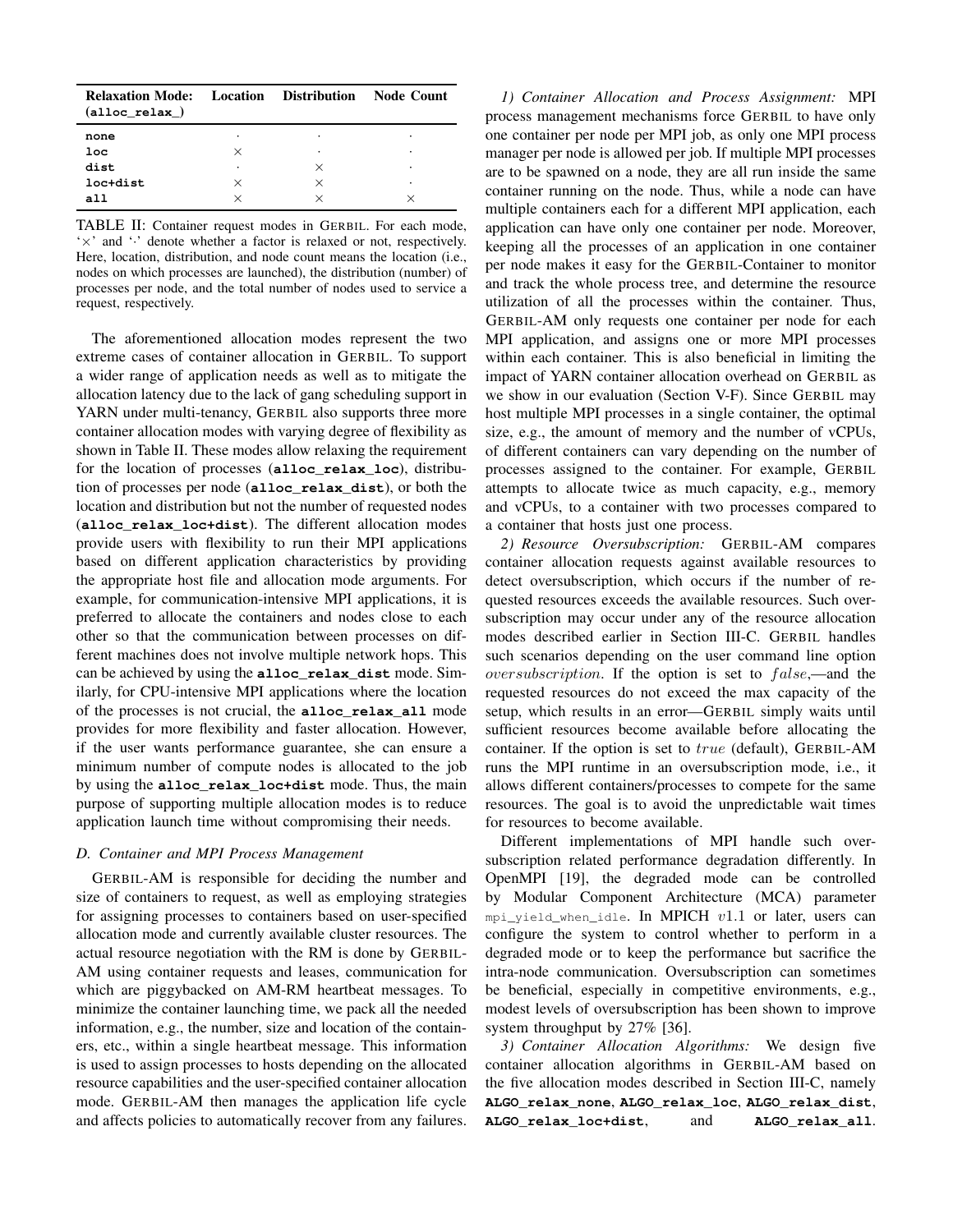Algorithm 1: Container allocation – common functions



Algorithm 1 and Algorithm 2 show the steps taken during the container allocation process when supporting the five allocation modes. We set the oversubscription option to a default of *true* in our algorithms.

The input variables of Algorithm 1 are: (i) the host file path, host file, that contains a list of  ${node, nproc}$  pairs where node is a host and *nproc* is the number of processes to run on the node; (ii) the relaxation mode  $relax$ ; (iii) the total number of processes to use  $total\_nproc$ ; and (iv) the cluster list cluster\_list that specifies the available nodes and is retrieved by GERBIL-AM from the YARM RM. This algorithm retrieves the value of the minimum allocation of memory  $m$ and virtual cores  $v$  from the YARN configuration file and uses this information as the basic resource allocation unit. However, users can change the value of  $\{m, v\}$ . By default,

#### Algorithm 2: Container allocation – mode implementation

```
Function ALGO_relax_none()
    if node\_size \geq size then
     | request_container(node, size);
    else if node\_size > \{m, v\} then
        request\_container(node, node\_size);degraded \leftarrow true;else
        request_container(node, \{m, v\});
       degraded \leftarrow true;local list.add(node);
Function ALGO_relax_loc()
    top\_node \leftarrow get the top node from cluster\_list;top\_size \leftarrow cluster\_list.get\_size(top\_node);if top\_size \geq size then
    \vert request_container(top_node, size);
    else if top\_size > \{m, v\} then
        request\_contact(top\_node, top\_size);degraded \leftarrow true;else
        request_container(top\_node, \{m, v\});
       degraded \leftarrow true;local\_list.add(top\_node);cluster list.remove(top node);
Function ALGO_relax_dist()
 | local_list.add(node);
Function ALGO_relax_loc+dist()
    top node \leftarrow get the top node from cluster list;
    local\_list.add(top\_node);cluster list.remove(top node);
Function ALGO_relax_all()
 | round_robin(cluster_list, total_nproc);
```
a single process is assigned a unit of  $\{m, v\}$  resources, while *nproc* processes are assigned with  $nproc \times \{m, v\}$  resources. We also support a user option that, if set to 'true,' implies that the system should sort the nodes from the cluster list in a descending order based on their available resources. We give higher priority to memory than CPU, as over-committing memory would cause extra disk I/Os and worse performance degradation than over-committing CPU resources. Thus, a node is ranked higher if it has more amount of free memory. If two nodes have the same amount of memory, then the node with more free virtual cores is ranked higher.

*A*LGO relax none: When the user specifies a host file with hosts and number of processes per host with **alloc\_relax\_none** mode, containers are requested strictly based on the user's request. For each node *node* in the host file, GERBIL-AM adds it to a list of nodes to use, local\_list, and calculates the needed resources size as  $\{m, v\} \times nproc$ . If the available resources  $node\_size$  of node is greater than  $size$ , GERBIL-AM requests a container of size size. If node size is smaller than *size* but greater than  $\{m, v\}$ , GERBIL requests a container of size  $node\_size$ . Otherwise, it requests a container of size  $\{m, v\}$ . Note that the last two cases result in overcommitting of the container resources.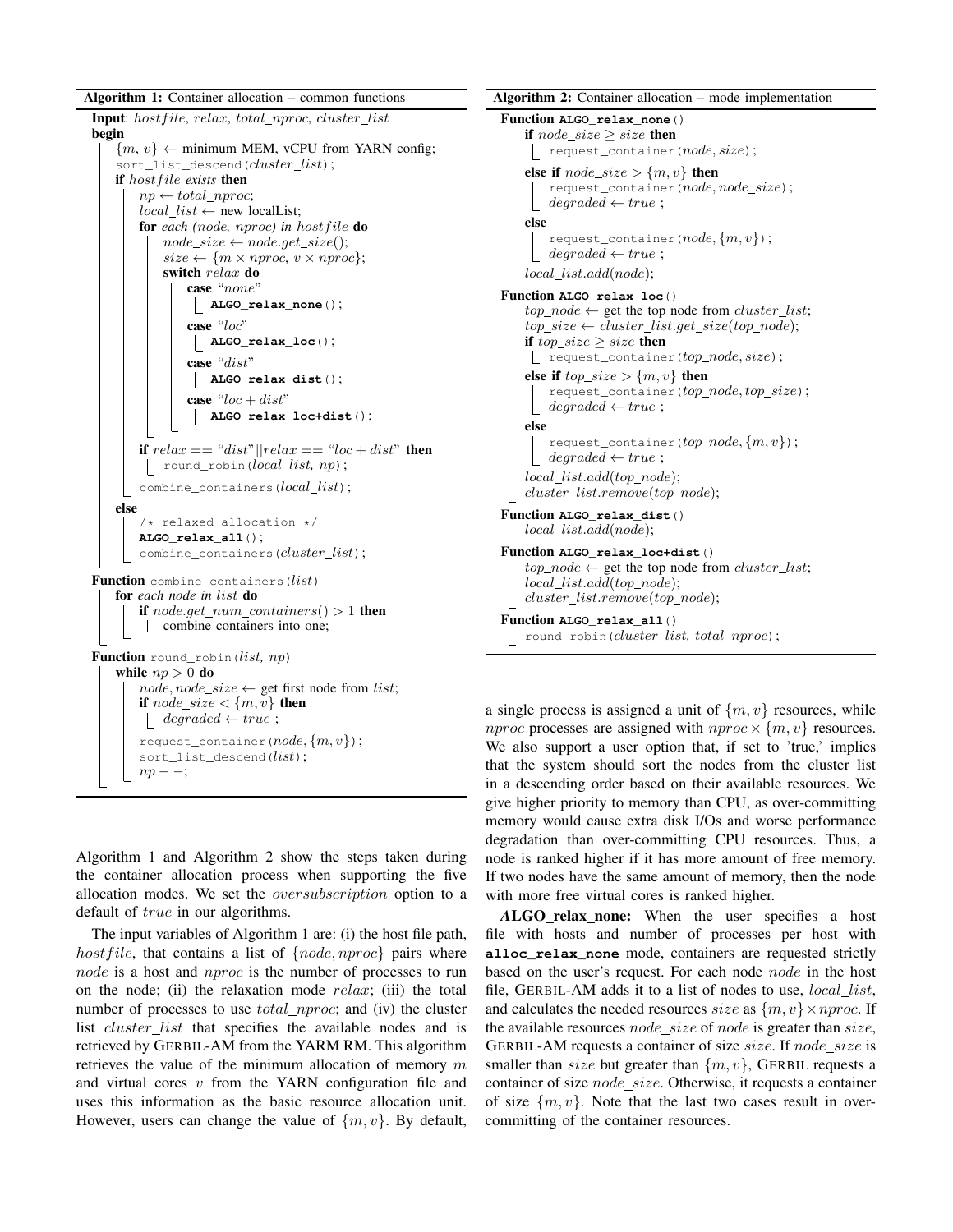*A*LGO relax loc: If the user selects mode **alloc\_relax\_loc**, the process distribution per node is respected but the specified hosts may be different depending on availability. GERBIL-AM retrieves the needed nodes from the top of the *cluster\_list* to ensure a higher probability of getting the desired resources. The remaining process is the same as before. Finally, every time a container is requested on a node, the node is removed from the *cluster\_list* and added to local list.

ALGO\_relax\_dist and *ALGO\_relax\_loc+dist:* Under the modes **alloc\_relax\_dist** and **alloc\_relax\_loc+dist**, GERBIL-AM first builds the *local\_list* from the *host file* or the specified number of nodes from the top of the *cluster\_list* for *ALGO\_relax\_dist and ALGO\_relax\_loc+dist*, respectively. Next, processes are assigned to the set of nodes in a roundrobin fashion, where a process is assigned one  $\{m, v\}$  resource at a time, and the process repeats until all of the total nproc processes have been allocated.

ALGO\_relax\_all: If the user only specifies the number of processes, GERBIL-AM employs round-robin process assignment using all the nodes in the *cluster\_list*.

Under all algorithms, if any of the nodes have resources less than the minimum  $\{m, v\}$ , the algorithm is blocked until more resources become available. Whenever over-subscription is detected, *degraded* is marked as true. Finally, GERBIL-AM checks the *local\_list* or *cluster\_list* to combine multiple containers on the same node into one. This is done by adjusting the container size to make sure that only one aggregated container is requested per node per MPI job.

Since the algorithms are based on a snapshot of the available cluster resources, it is possible that the availability changes after a request has been issued but not serviced. The request can stall due to unavailability of actual resources. In order to reduce such wait time, we do not change the containers that are already allocated. Rather, we issue new requests for the remaining containers and wait until all new containers are allocated before launching the MPI job.

# *E. Discussion*

*a) Supporting HDFS I/O:* GERBIL supports any distributed file system that is compatible with MPI. For clusters that are not equipped with a distributed file system, GERBIL supports reading and writing of data from direct attached storage by transparently transferring data between local storage and the default YARN distributed file system, HDFS. Moreover, alternative shared file systems such as fuse-dfs [15], HDFS NFS Gateway [10], GPFS [46], and GFS [33] can be also employed. Users can also leverage the HDFS native library to handle I/O in their programs directly. Nevertheless, it has been shown [31] that maintaining a conventional distributed shared file system on a commodity PC cluster, i.e., resources that typically support YARN, is operationally cheap compared with the performance cost of HDFS.

*b) Handling Failures:* Failures are the norm and not an exception in large-scale clusters. Thus, it is crucial to understand the failure behavior of our approach. In case of GERBIL-AM failure, YARN automatically relaunches the application master. Upon relaunch, GERBIL-AM requests the needed containers again and re-starts the MPI application automatically. This would be a heavyweight process and akin to cluster failure, e.g., due to power or networking loss, in traditional MPI setup. However, a more common failure is that of a container.

Container failure can lead to the failure of the hosted MPI job. GERBIL leverages built-in MPI fault tolerance to handle such job failures. There are a number of efforts in the MPI community to provide fault tolerance in case of process failure or communication failure, and help MPI programmers achieve resilience both at the application level and at the MPI framework level. To this end, techniques such as group communication can be used to write a robust MPI application [35]. MPI/FT [28] considers task redundancy to provide fault tolerance, while FT-MPI [34] adopts a dynamic process management approach. Moreover, different MPI implementations deliver different fault tolerance mechanisms. Users can register various built-in error handlers and customized handlers in different MPI implementations. For communication failures, techniques such as message re-transmission, message logging and automatic message rerouting have been developed [25], and can be used alongside GERBIL as needed.

Finally, checkpointing is widely supported for MPI job abort/recover in different MPI implementations [16], [19]. GERBIL supports checkpointing with different MPI implementations. For example in MPICH, GERBIL configures MPICH to checkpoint with BLCR [5]. Both manual and automated checkpointing with an interval can be configured in GERBIL. Although failures are handled by MPI, GERBIL-AM provides automated job restart without user intervention. GERBIL-AM first communicates with RM and checks whether sufficient number of containers are available based on the container allocation mode. Unless under heavy cluster load, the AM requests containers with the same size to replace the failed containers, after which the jobs are restarted.

# IV. IMPLEMENTATION

We have implemented GERBIL with YARN Hadoop-2.2.0 and MPICH- $v1.1rc1$ , though GERBIL can be easily extended to use other MPI implementations. For job submission, we extended the YARN standard client object, YarnClient, to GERBIL-Client that passes user specified arguments to YARN RM for launching GERBIL-AM.

*1)* GERBIL*-Container:* The GERBIL-Container encapsulates our MPI-specific handling mechanism and is responsible for starting the MPI MPD. The MPD in turn retrieves the appropriate CLC, and starts the MPI processes. We monitor the MPD through YARN NM and inform GERBIL-AM when the job is complete and the results are available.

*2)* GERBIL*-AM:* GERBIL-AM is responsible for requesting, allocating, and managing the containers, initiating the MPI runtime environment and launching MPI jobs. Figure 3 shows the different components of GERBIL-AM and their interactions. GERBIL-AM communicates with all of the associated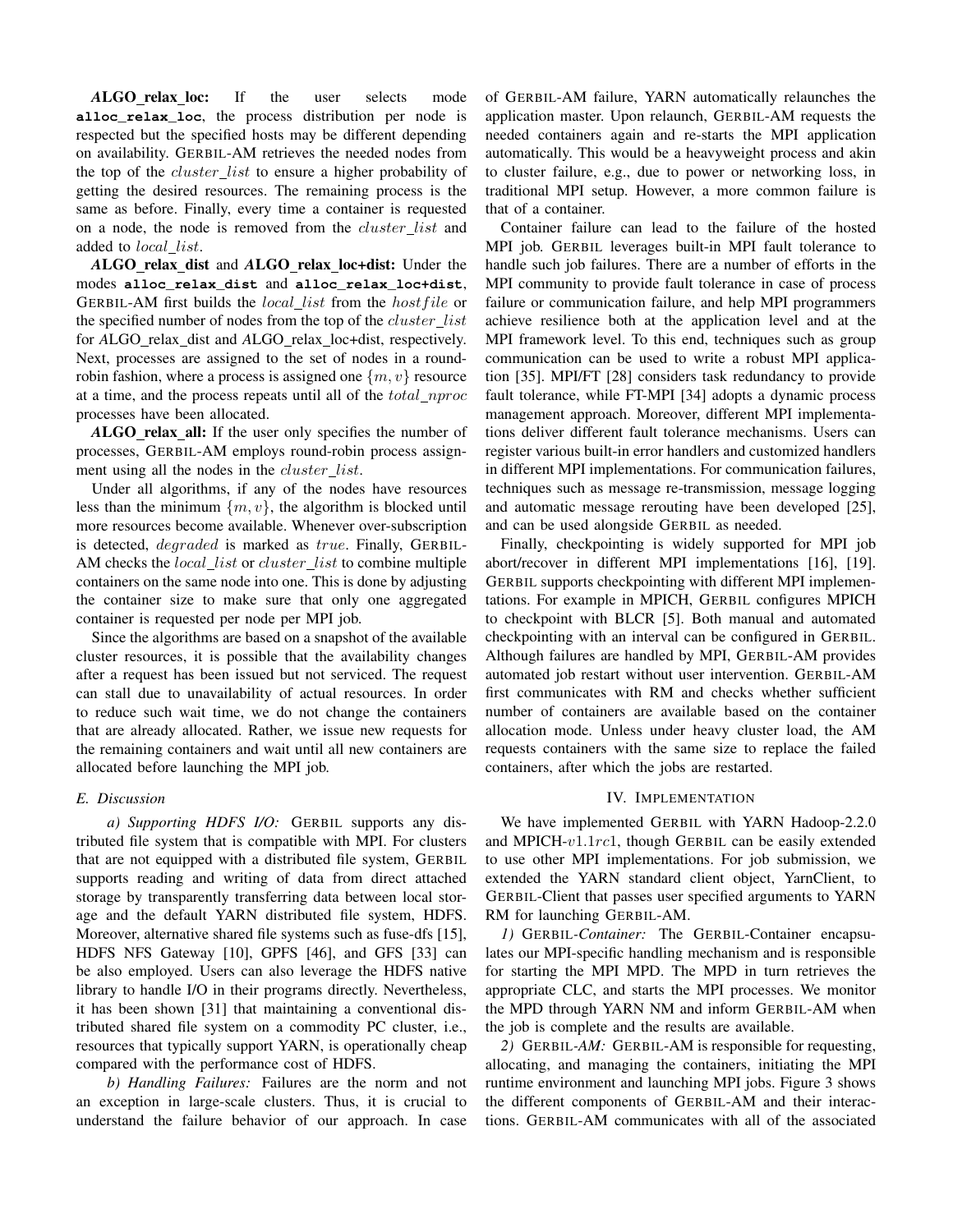

Fig. 3. GERBIL components and their interactions.

containers via RPC. To this end, an RPC Server is run within the GERBIL-AM and each of the launched container runs an RPC client. Communication such as when containers are ready for execution, when MPD has been launched/completed, and when a job is completed, is exchanged via the RPC Server. The Container Allocator implements the container allocation algorithms described in Section III-D3 to request needed containers from the YARN RM. The Container Launcher initiates the containers with the requisite execution environment, process/executable dependencies such as classpath, the application launching command, and arguments included in the CLC. The container launcher then sends the CLC to an appropriate NM and starts the associated GERBIL-Container. The Job Launcher starts the MPI job after GERBIL-AM has received the allocated containers and process assignments, using the following command:

mpiexec -hosts  $\langle$ number of host nodes $\rangle$   $\langle$ host n  $\rangle$  $\langle$ number of processes> ... <mpi application> <-other options>

Upon job completion, GERBIL-AM collects the results (and writes them to HDFS), and returns the control back to GERBIL-Client, thus completing the process.

#### V. EVALUATION

#### *A. Experimental Setup*

We evaluate GERBIL using a 19 node (1 Master, 18 slaves) test cluster [21], where each node contains two Intel Quadcore Xeon E5462 2.8 GHz processors, 12 MB L2 cache, 8 GB memory and one 320 GB Seagate ST3320820AS P SATA disk. Nodes are connected using 1 *Gbps* Ethernet. The GERBIL-AM component is configured to use 3072 MB of memory and 2 cores. Each of the slave nodes has 6144 MB memory available for containers, with a minimum allocation of 1536 MB and 1 core. Thus, each node can have 4 containers, for a total of 70 containers available in our setup. We use MPICH version 1.1rc1 with NFS for native MPI setup, and Hadoop-2.2.0 for GERBIL with NFS to support MPI-IO where needed in addition to HDFS. In the following, we conduct each experiment four times and report the average values.

## *B. Performance Comparison of* GERBIL *and Native MPI*

In our first experiment, we compare the performance of GERBIL against native MPI. Here, we run only one job at a time to isolate the performance differences. For each application, we launch 18 containers using **alloc\_relax\_none** mode in GERBIL with one container per node and one process per container. Correspondingly for native MPI, we run 18 processes with one process per node.

First, we use MPI example programs CPI, MatrixMultiply, 2D-FFT and PrimeCount, which take small input and have relatively small execution time. For MatrixMultiply and 2D-FFT we use randomly generated input matrices, while CPI and PrimeCount need no input. Figure 4 shows the comparison of running these *small* applications using GERBIL versus native MPI cluster. We observe that GERBIL imposes a significant overhead (about 9 seconds) for all of the applications. To further understand this, Figure 5 shows the detailed execution time breakdown of the observed execution time overhead.

The *AM Start* phase involves job admission control, scheduling and container allocation for GERBIL-AM. Since we have only one job running at a time, this metric measures the RM overhead of YARN. The *Container Allocation* phase involves container negotiations between GERBIL-AM and the RM (dictated by 1 Hz heartbeat messages of YARN) as well as the container allocation time. The *Container Ready* phase involves container lease verification with the NM, configuring and instantiation of GERBIL-Container, loading the appropriate CLC, and starting the MPI daemon process. *MPI Execution* is the actual MPI job execution time. Finally, *Finishing up* shows the time used for cleaning up the containers and completion of GERBIL-AM and the job. We observe that while the MPI execution time is similar under GERBIL and native MPI, it is the YARN functions that incur the overhead.

Next, we repeat the experiment using six *large* MPI applications from the SPEC MPI 2007 benchmark [20]. These applications conduct large simulations from different domains, and have small input size (less than 50 KB) but employ complicated simulation algorithms. Figure 6 shows the results, which for this case shows only 0.3% average overhead across the applications under GERBIL compared to the native MPI. We also studied the breakdown for these applications as before, and as seen in Figure 7, compared to the MPI execution time the overhead is negligible.

These experiments show that the overhead of GERBIL is mainly due to YARN and would depend on the number of containers requested and not on the duration of the job. As discussed in Section III, GERBIL only allocates one container per node for hosting the MPI tasks, and thus the overhead is fixed (about 9s for our setup). Consequently, for the typical long-running MPI jobs, the overhead of GERBIL versus native MPI is amortized across job duration and becomes negligible.

## *C. Performance Comparison of* GERBIL *and MapReduce*

In our next test, we compare GERBIL performance to MapReduce by running two compute-intensive applications: Pi calculation using Monte-Carlo (Pi-MC) and BaileyBorwein-Plouffe (Pi-BBP) algorithms with the same input parameters. we implemented the algorithms using an MPI version for GERBIL and a MapReduce version. We use 18 processes or mappers for each job in out test. Figure 8 shows that compared to MapReduce, GERBIL improves the average job execution time by 133% and 121% for Pi-MC and Pi-BBP, respectively.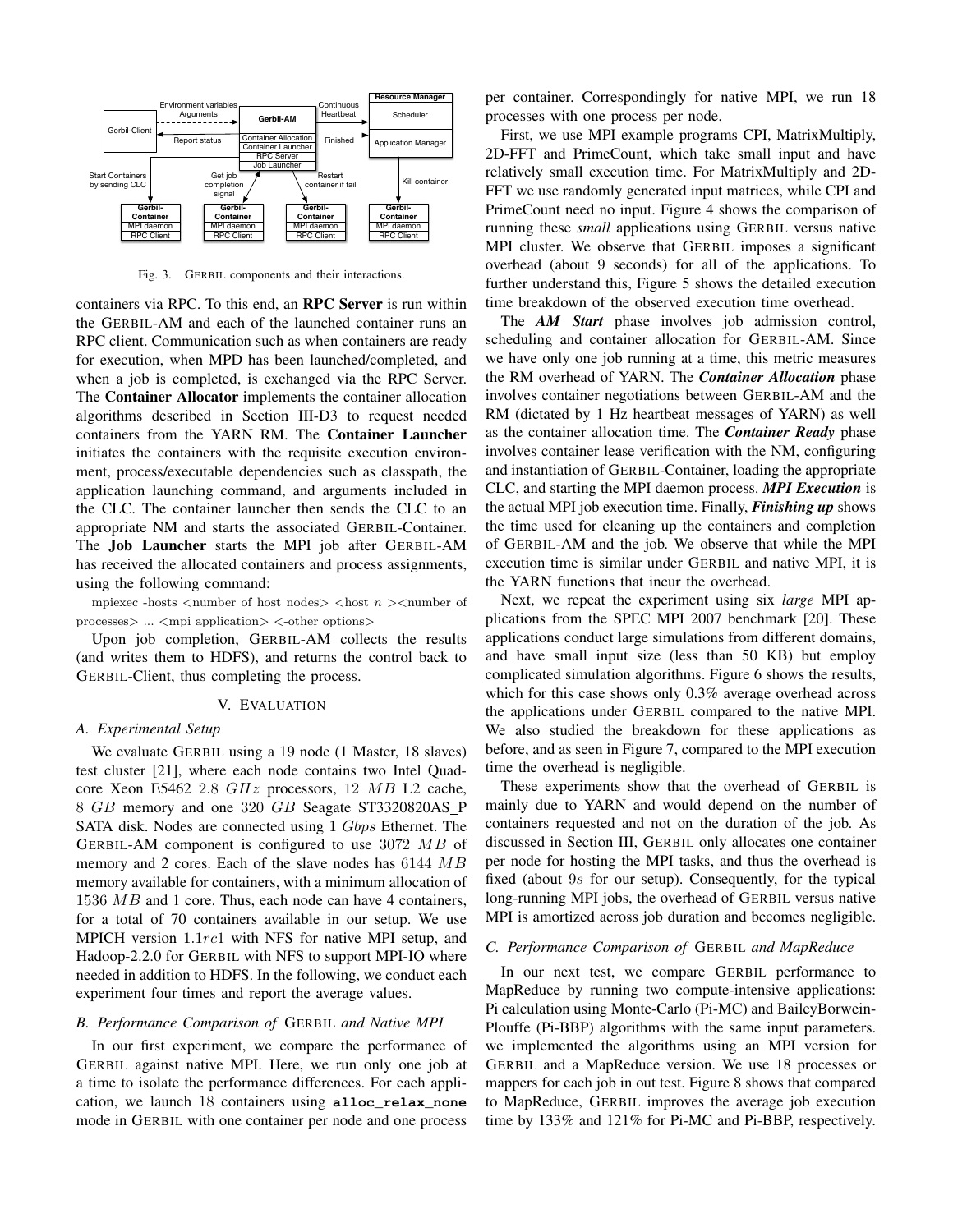

Fig. 4. Job execution time for small MPI applications.



Fig. 7. Execution time breakdown for large

MPI applications.



Fig. 5. Execution time breakdown for small MPI applications.



Fig. 8. Performance of GERBIL MPI vs. MapReduce application versions.

Next, we selected the Pi-MC application and repeated the experiment with increased computational load by increasing the number of iterations. Figure 9 shows the job execution time under the MapReduce version normalized to that of MPI on GERBIL. We observe that GERBIL achieves a speedup of up to  $2.3\times$ . These tests illustrate that, as expected, GERBIL offers a better alternative than MapReduce for compute-intensive jobs.

#### *D. Performance Impact of* GERBIL *Container Allocations*

In our next set of experiments, we study the container allocation time and application execution time under the five algorithms of Section III-D3 in a multi-tenant environment. We carefully devise this test to investigate the numerous factors that impact these times, e.g., current cluster utilization, input data size, job arrival, etc. We first partition the cluster nodes into three groups Group  $A$ ,  $B$  and  $C$  with 8, 6, and 4 nodes, respectively. We then launch a background job, BG1, with an approximate running time of 6 minutes on Group A, and  $BG2$  (2 minute) on Group  $B$ . The background jobs can be MapReduce jobs, MPI jobs, or other jobs that run alongside the target MPI application. The background jobs consume all the containers in Groups  $A$  and  $B$ . Next, we wait for  $5$ seconds after the submission to ensure that BG1 and BG2 have started running within the containers. Then we submit one MPI application, Pi-MC (Section V-C) to the cluster, using one of the five different allocation modes. Each instance requests 16 total containers and two nodes per Group, with 3, 3 and 2 containers per node from Groups  $A$ ,  $B$  and  $C$ , respectively. Table III shows the allocated container distribution on 6 of the 18 nodes for Pi-MC. We repeat the experiment for five times running Pi-MC with different allocation modes.

Figure 10 shows the container allocation and job execution times. Pi-MC has to wait for BG1 to finish before running under both **alloc\_relax\_none** and **alloc\_relax\_dist** modes, as no resources are available in Group A. Similarly, even though 4 nodes can be allocated in Group C under



Fig. 6. Job execution time for large MPI applications.



Fig. 9. Speedup of GERBIL MPI over MapReduce Pi-MC versions with increasing number of iterations.

|                 |                   |    | Group $A$ Group $B$ Group $C$ |    |                   |    |
|-----------------|-------------------|----|-------------------------------|----|-------------------|----|
| Nodes           | <b>n1</b>         | n2 | n3                            | n4 | n5                | n6 |
| <b>BG1</b>      |                   |    |                               |    |                   |    |
| BG <sub>2</sub> | $\mathbf{\Omega}$ | 0  |                               | 4  | $\mathbf{\Omega}$ |    |
| $Pi-MC$         | $\mathcal{R}$     | 3  | 3                             | κ  |                   |    |

TABLE III: Container allocation distribution with backgroud jobs BG1, BG2 and Pi-MC MPI job.



Fig. 10. Total job execution time under studied allocation algorithms.

**alloc\_relax\_loc**, the job has to wait until the remaining 2 become available in Groups A or B. Thus, the waiting time is non-deterministic depending on other jobs in the system. A similar behavior is observed under **alloc\_relax\_loc+dist** as well. Finally, as expected, the job is able to use all of the available resources in Group C under **alloc\_relax\_all** and exhibit the fastest performance. Note that the execution time of Pi-MC is the same under all cases. This is because this application is not sensitive to locality and there is no oversubscription. For applications that are sensitive to such factors, the five algorithms provide useful trade-offs to minimize the endto-end application execution time, e.g., increasing allocation time to reduce execution time via better locality.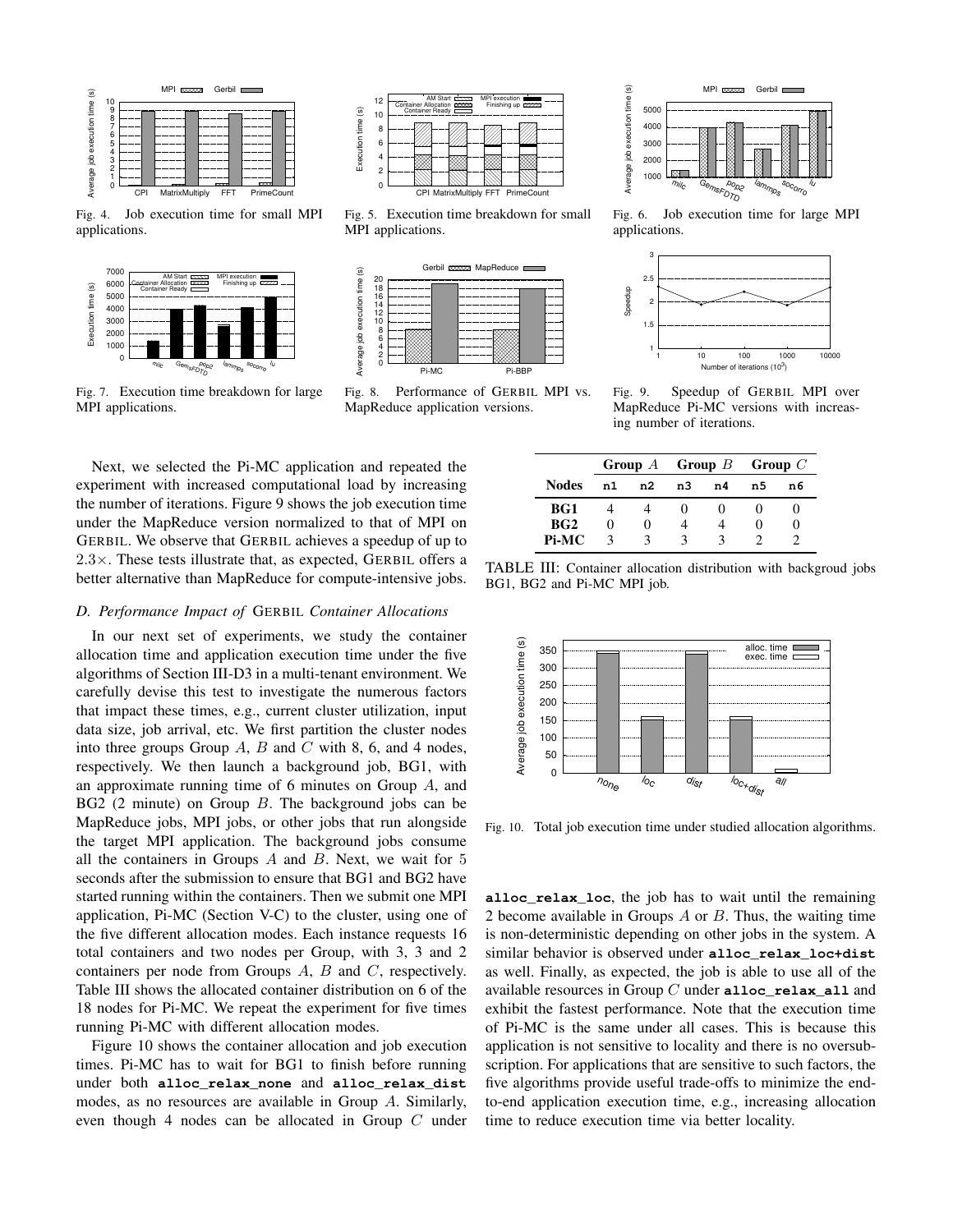



Fig. 11. Slowdown due to over-Fig. 12. Slowdown due to oversubscription with increasing num-subscription with increasing number of processes, normalized to ber of iterations, normalized to **alloc\_relax\_all**.



**alloc\_relax\_all**.



Fig. 13. GERBIL vs. MapRe- Fig. 14. duce execution time under over-slowdown of YARN RM normalsubsciption.

Container allocation ized to **alloc\_relax\_all**.

# *E. Impact of Oversubscription*

In the next set of experiments, we investigate the performance penalty of oversubscription. For this purpose, we request an increasing number of processes under **alloc\_relax\_none** and force oversubscription by asking for all of the processes on a single node. We compare the results with the same requests under **alloc\_relax\_all**, where the requests are distributed to different nodes and no oversubscription occurs. Figure 11 shows the impact on Pi-MC execution time as the degree of oversubscription is increased, and shows a linear relation as more and more processes content for the same resources under **alloc\_relax\_none**.

Next, we repeated the experiment with the max of 70 processes as the computation is increased via increased number of iterations. In Figure 12, we observe that the slowdown of oversubscription remains unaffected (approximately  $8.8 \times$ ) by the computation load, and depends only on the number of competing processes.

YARN does not implement oversubscription for MapReduce. In case a MapReduce job has more tasks than the available capacity, it is queued until all the needed resources become available, even though such gang scheduling is not required for MapReduce. GERBIL mitigates this by employing oversubscription. In our next test, we study the impact of oversubscription on reducing allocation waiting times by comparing GERBIL with MapReduce. We run both the MPI GERBIL and MapReduce versions of Pi-MC with  $10 K$  iterations with 70 containers, i.e., the max in our setup. Figure 13 shows the results with increasing number of requested containers/processes. We see that while GERBIL immediately launches the required processes by oversubscribing them, MapReduce is unable to run all the mappers, instead running them in waves. Consequently, the execution time increases linearly under MapReduce but is effectively constant under GERBIL.

#### *F. Impact on Application Launch Time*

In our next experiment, we investigate the container launch overhead of the default YARN RM container allocator compared to GERBIL using **alloc\_relax\_all**. For this purpose, we request an increasing number of containers each with 100 MB memory and 1 CPU core to a max request of  $143(8 \times 18 - 1)$  containers possible on our setup. For each request, we measure the time it takes for the allocation to complete under the two cases. Figure 14 shows the slowdown in the YARN RM allocation normalized to GERBIL under **alloc\_relax\_all** as the number of requested containers is increased. Since the default container allocator works at the rate of heartbeat messages and can only allocate 18 containers at one time,—i.e., one container request per heartbeat to each of the 18 nodes in our setup—the allocation time increases linearly as more containers are requested. In contrast, GERBIL needs only one container per node to run multiple MPI processes; it can always allocate the needed containers in one heartbeat regardless of the number of processes. Thus, our design provides for mitigating long launching times as long as the user does not request additional constraints, i.e., under **alloc\_relax\_all**.

## VI. RELATED WORKS

A number of recent works focus on bringing MPI and MapReduce models together. Ye et al. [51] proposed a modified OpenMPI that allows MPI jobs to run on Hadoop clusters via the Hadoop streaming [8] interface. Bai [26] implemented a hybrid framework of iterative MapReduce and MPI. These approaches have used Hadoop 1.0, and are limited in scope or are specialized. In contrast, GERBIL leverages the stateof-the-art YARN and provides general-purpose support for unmodified MPI applications on YARN. Conversely, projects such as MapReduce-MPI [12], DataMPI [41], and MR+ [18] supports MapReduce or Hadoop-friendly data-intensive jobs on MPI resources. However, these approaches do not port the well-established ecosystem around Hadoop, and thus are limited in utility. In contrast, GERBIL brings the entire MPI support to YARN and thus is expected to have easier transition and faster adaptation. The closest concept to GERBIL is Hamster [9], which was originally left unfinished but has recently been worked on by Yang et al. [17]. While Hamster also aims to support MPI applications on YARN, GERBIL is different and unique in its focus on efficiently provisioning and allocating resources. GERBIL also provides different resource allocation strategies that allow users to better match the resource allocation to the needs of their applications.

A number of works [22], [24], [49] also provide better application workflow processing by generating multi-language and multi-environment sub-workflows that can then be executed on clusters supporting the language/environment, and are complementary to GERBIL. However, GERBIL supports execution of two different models on the same set of resources and offers an integrated solution that avoids issues of supporting multiple types of resources/clusters and unnecessary data movement.